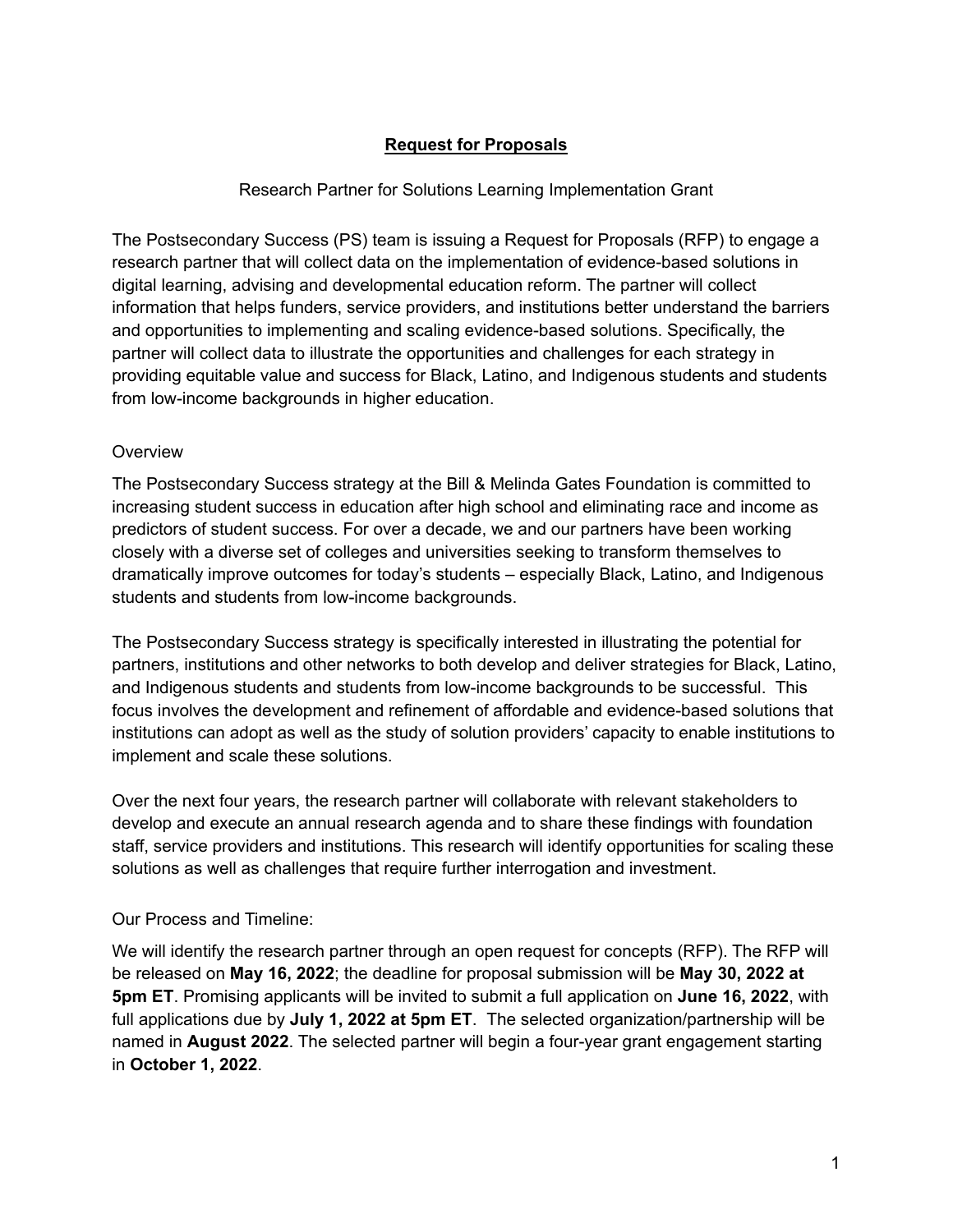## Scope of Work for Research Partner

The PS team has articulated the goal that hundreds more colleges help millions more students obtain high value degrees or credentials while closing gaps in student success by income and race. To achieve this goal, the PS team is committed to working with partners to support institutional transformation at scale. BMGF has made investments to build an environment where diverse colleges and universities are supported to work together to learn and implement changes faster. To support this work, BMGF has also invested in Solution Networks Intermediaries (SNIs) to promote the dissemination, implementation and improvement of solutions associated with increased student success. The Foundation has chosen to focus on Developmental Education Reform, Advising and Digital Learning, as these 3 solutions play complementary roles and involve deep institutional capacity-building that spans the student journey from matriculation to graduation.

BMGF's PS team is looking for an entity to conduct research that facilitates learning amongst key stakeholders, including: Solution Network Intermediaries (SNIs), BMGF Solutions Program Officers, institutions and service providers.

The selected entity would serve as a research and thought partner for the SNIs, Solutions Program Officers, institutions and service providers to better understand the implementation of these solutions. In this role, the entity will be responsible for co-creating an annual research agenda with the key stakeholders, executing the research agenda, and disseminating findings. This includes providing the functions listed below, in addition to being comfortable and flexible with ambiguity as we continue to refine our approach to supporting institutional transformation at scale. The research partner will prioritize racial and socioeconomic equity in all efforts to guide the research vision and strategy, and to ensure that all key stakeholders keep racial equity at the center of their strategies and actions. Potential research partners must be able to build relationships with and facilitate data collection in priority institutions (Historically Black Colleges and Universities, Primarily Black Institutions, Tribal Colleges and Universities, Hispanic Serving Institution and other Minority Serving Institutions).

## Qualifications and RFP Responses

- **1. Work with key stakeholders to develop an annual research agenda**
- **2. Enable regular and active engagement of all key stakeholders**
- **3. Collect data to assess implementation variation of the solution for Black, Latinx, Indigenous students and students experiencing poverty**
- **4. Disseminate insights that inform grant making, provision of services and that augment the field's knowledge of Solution implementation**

Please make sure that your **2-3 page concept paper** addresses the following qualifications and questions. The "Assessment Criteria" section provides additional context on how applicants will be assessed.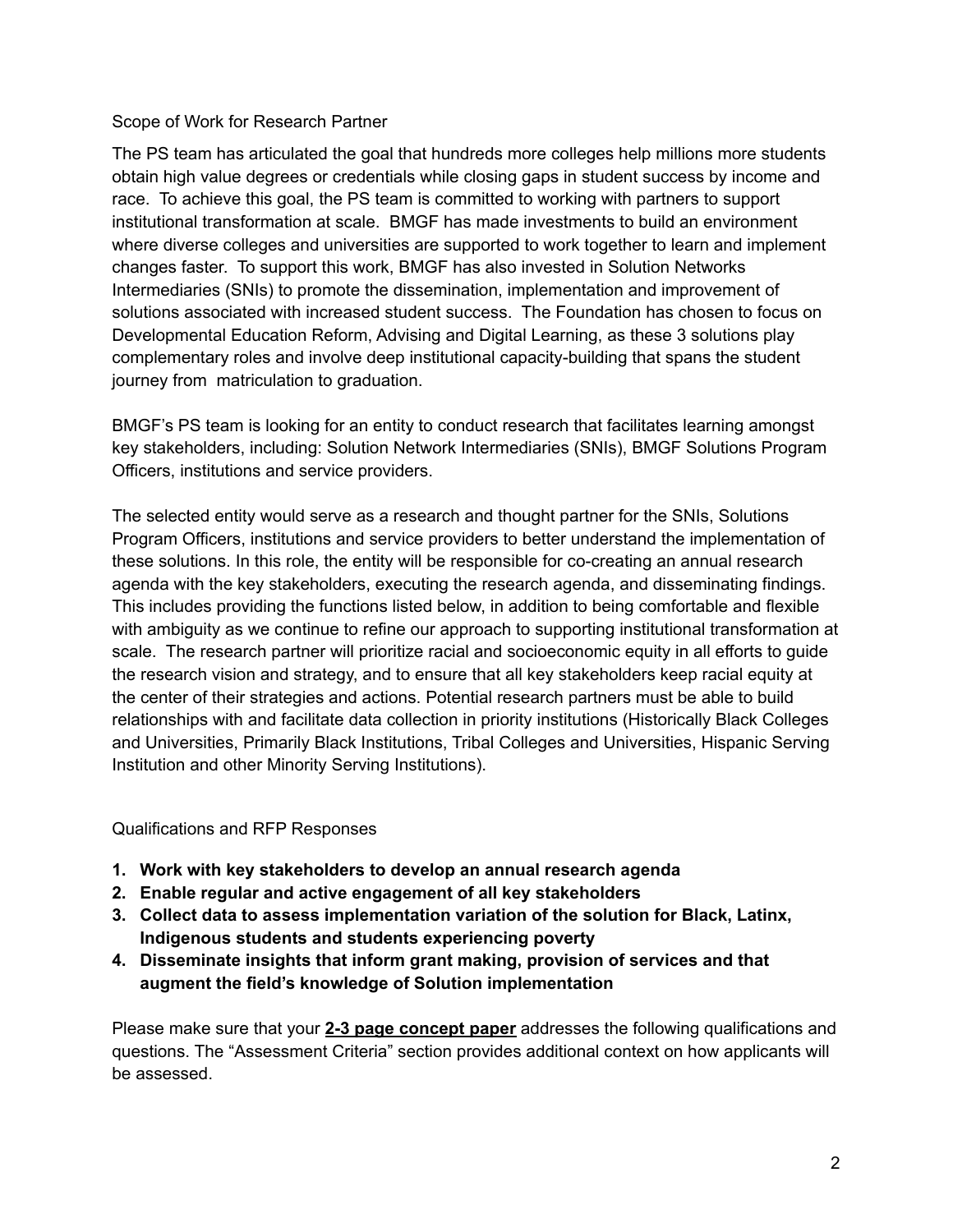Required Qualifications

- 1. Deep understanding of the U.S. higher education landscape. A focus on developmental education, digital learning and advising is helpful.
- 2. Racial and socioeconomic equity expertise within the context of U.S. higher education landscape.
- 3. Demonstrated commitment to diversity, equity and inclusion as evidenced by representative leadership, project staffing, and other organizational leadership (i.e., board or an advisory group).
- 4. Comfort with ambiguity and ability to be agile as the solutions continues to evolve.
- 5. An understanding of market measurement data.
- 6. Experience collecting qualitative and survey data.
- 7. Experience with probability and non-probability sampling.
- 8. The ability to create a culture of, and structures to support, continuous learning for solutions providers and Foundation staff.
- 9. Facilitation in support of productive and learning-forward dialogue.
- 10. Experience developing a learning agenda.
- 11. Ability to build insights that inform grantmaking.
- 12. Highly effective skills as a communicator, listener, negotiator, problem solver, advocator, and relationship and consensus builder.

Questions to Address Within Proposals. Please:

1. Describe why you want to partner with the key stakeholders to develop and execute a research agenda

2. Describe how you would approach this work, providing details that align with the outlined scope of work

3. Describe your prior experience working on racial and socioeconomic equity-related issues in higher education, with specific reference to supporting institutional transformation process

4. Identify the specific focus population(s) your work has addressed (e.g., Black, Latino/a/x, Indigenous), the number of years served, and how your success and challenges in supporting those populations inform the activities in this proposal. Provide details on how you have supported racial outcomes (e.g., antiracist approaches to community building)

6. Describe your prior experience facilitating, scoping, and planning a research agenda

7. Describe your experience using data to facilitate learning amongst relevant stakeholders

8. Describe how you would staff this effort, and how the perspectives of proposed staff and organizational leadership will support the goals of racial and socioeconomic equity and represent the perspectives of those you are serving

9. Describe your prior experience working with higher education institutions, associations, organizations, or initiatives at the state and national level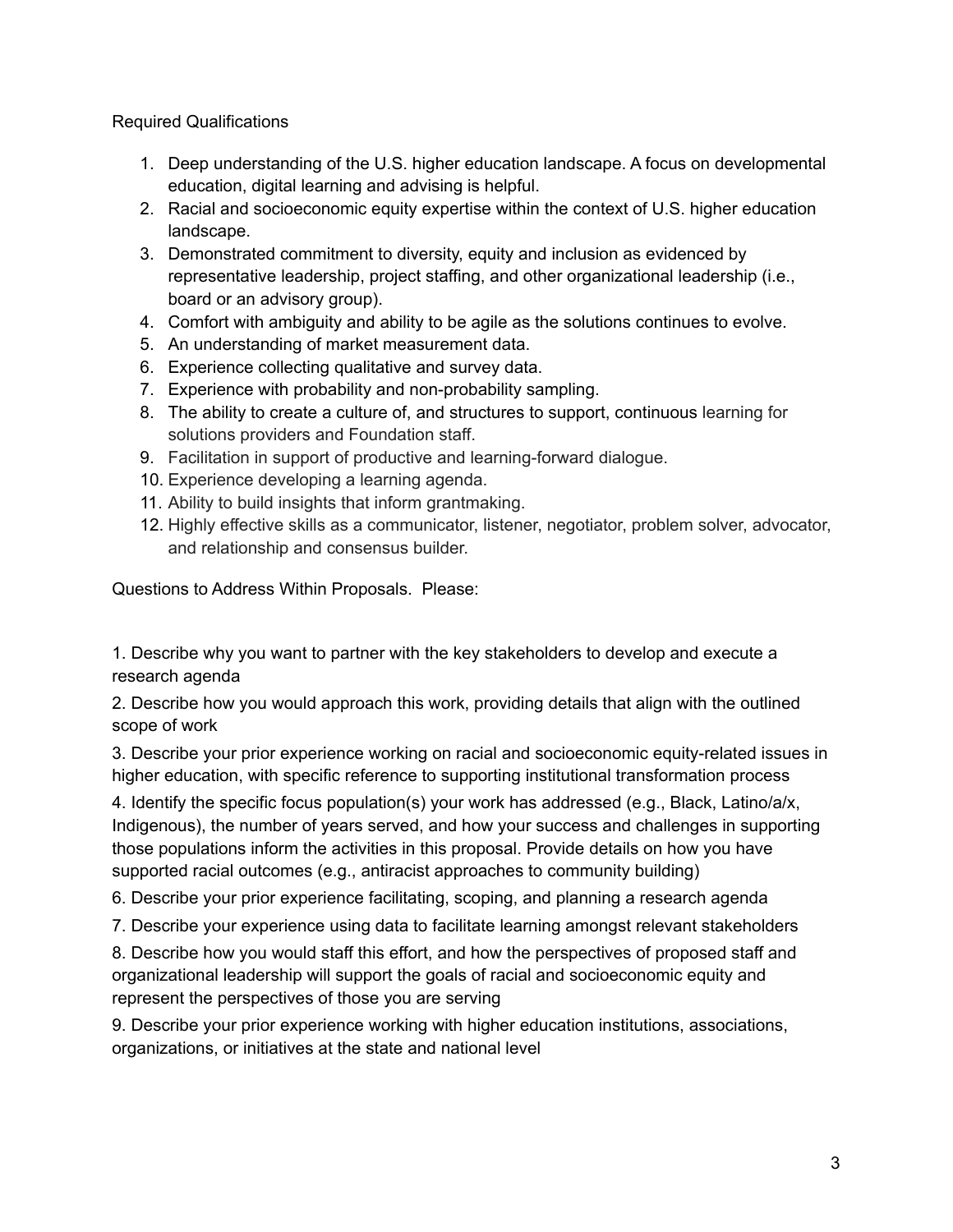10. Describe your prior work experience, if any, with any of the Solution Network members, and/or describe your prior work experience, if any, with, or grants from, the Bill & Melinda Gates Foundation or other philanthropic organizations.

11. Share any known risks, issues, concerns, or conflicts your organization may have related to this work

Assessment Criteria

### **Rubrics Categories**

| Racial & Socioeconomic<br><b>Equity Expertise - Applicant</b><br>demonstrates experience<br>studying equitable success<br>and value outcomes for Black,<br>Latino/a/x, Indigenous<br>students, and students from<br>low-income backgrounds in<br>higher education | <b>Facilitation</b><br>Ability to facilitate<br>active engagement of<br>the key stakeholders                                                                            | <b>Research Expertise</b><br>Ability to conduct<br>actionable and<br>equity-focused<br>research in a timely<br>manner using<br>methodologies that<br>meet the needs of<br>key stakeholders |
|-------------------------------------------------------------------------------------------------------------------------------------------------------------------------------------------------------------------------------------------------------------------|-------------------------------------------------------------------------------------------------------------------------------------------------------------------------|--------------------------------------------------------------------------------------------------------------------------------------------------------------------------------------------|
| <b>Research Agenda</b><br>Ability to identify shared<br>learning goals and articulate a<br>research agenda                                                                                                                                                        | <b>Inclusive Culture</b><br>Ability to build a<br>culture that fosters<br>relationships, trust,<br>and respect across<br>members and that<br>supports aligned<br>action | <b>Institutional</b><br><b>Transformation</b><br>Understanding of<br>how to center racial<br>and socioeconomic<br>equity in the<br>institutional<br>transformation<br>process              |

#### Selection Committee

The research partner will be selected by a committee of 13 internal and external stakeholders who represent the perspectives of key stakeholders. All reviewers will have a chance to recuse themselves from the selection process if there is a conflict of interest.